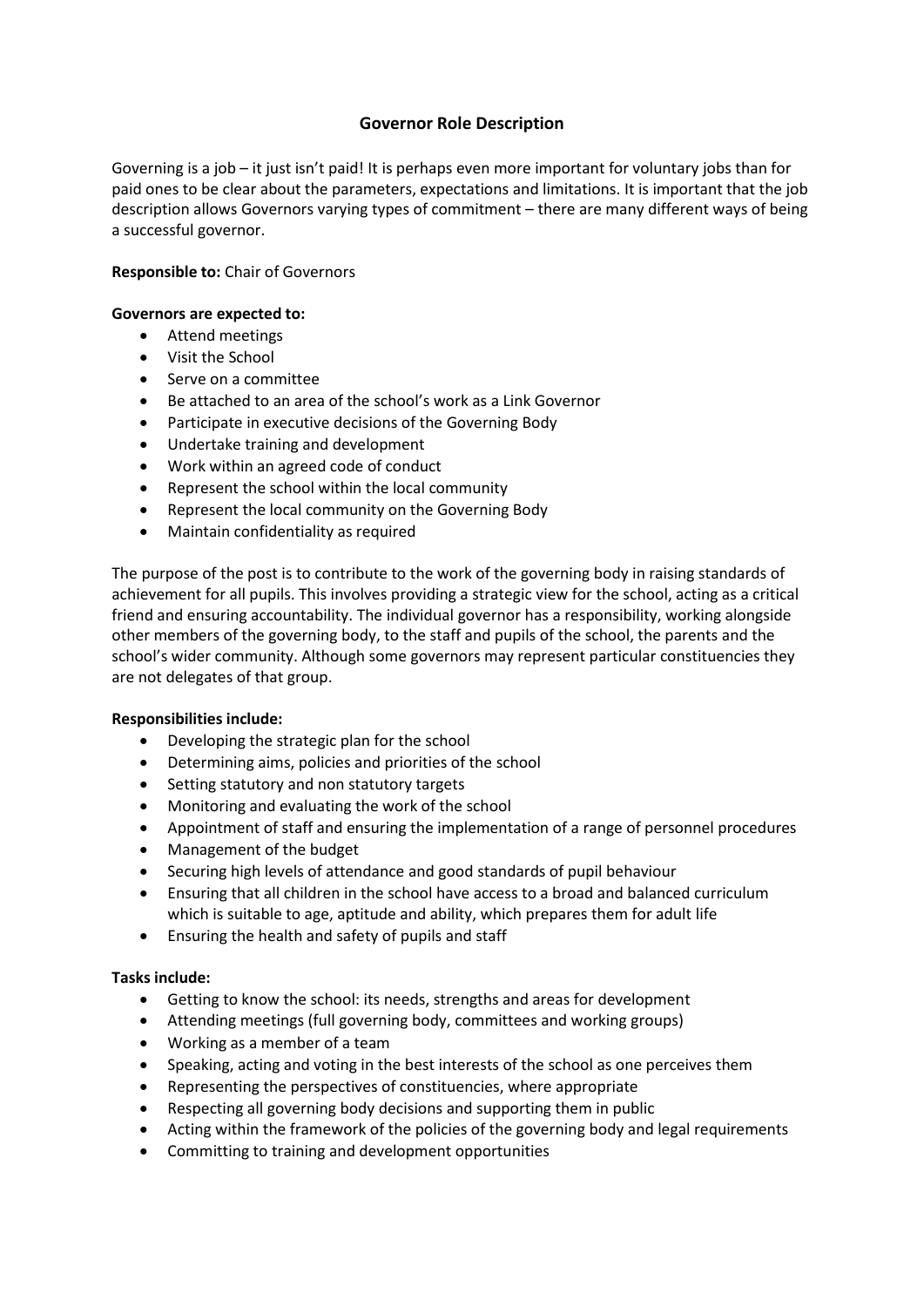## **What criteria are used when selecting a governor?**

Interest or background in education Appropriate availability Good communication / interpersonal skills Ability to work as part of a team Undertaking to participate in the governor's training programme A desire to support the school Other relevant experience

## **What is the code of conduct?**

Governor conduct is underpinned by the following key principles:

To act in the best interests of the school – this may require balancing short and long term issues, school and community issues, etc.

To work as a member of a team at all times and be loyal to collective decisions made by the governing body

To recognise that all governors have the same rights and responsibilities unless particular responsibilities are conferred on them by the full governing body

To understand that no governor can act alone except in exceptional circumstances prescribed in the regulations – the power of the governing body rests in it acting as a single body

## **Governors must:**

Respect confidentiality Listen to and respect the views of others Express their own views clearly and succinctly Take their fair share of work / positions of responsibility Know, understand and work within the prescribed regulatory framework Report any evidence of fraud, corruption or misconduct to an appropriate person or Authority

And should:

Prepare for meetings by reading papers beforehand

Take responsibility for their own learning and development as a governor, including attending training

Attend meetings promptly, regularly, and for the full time .

## **DBS checking procedures**

## **How long a term do Governors serve?**

All Governors serve for 4 years from the date of their election or appointment. Parent Governors serve out their term even if their child leaves the school in the meantime. Teacher Governors and the Staff Governor end their term if they cease to be employed at the school. How does the Governing Body carry out this work? Even though they have overall responsibility, Governors cannot possibly be expected to carry out all this themselves. It continues to be the job of the Headmaster and the staff to carry out all the detailed work of running the School. The full Governing Body sets the policies it wants the School to follow and checks that this is done. There are a number of committees on which both Governors and staff serve and where the work of both groups can be brought together. Governors may choose which committees to join.

#### **How much time will it take?**

The Governing Body meets at school twice a term in the evening for about two hours and all Governors are expected to attend. The committees meet once each term, before the main GB